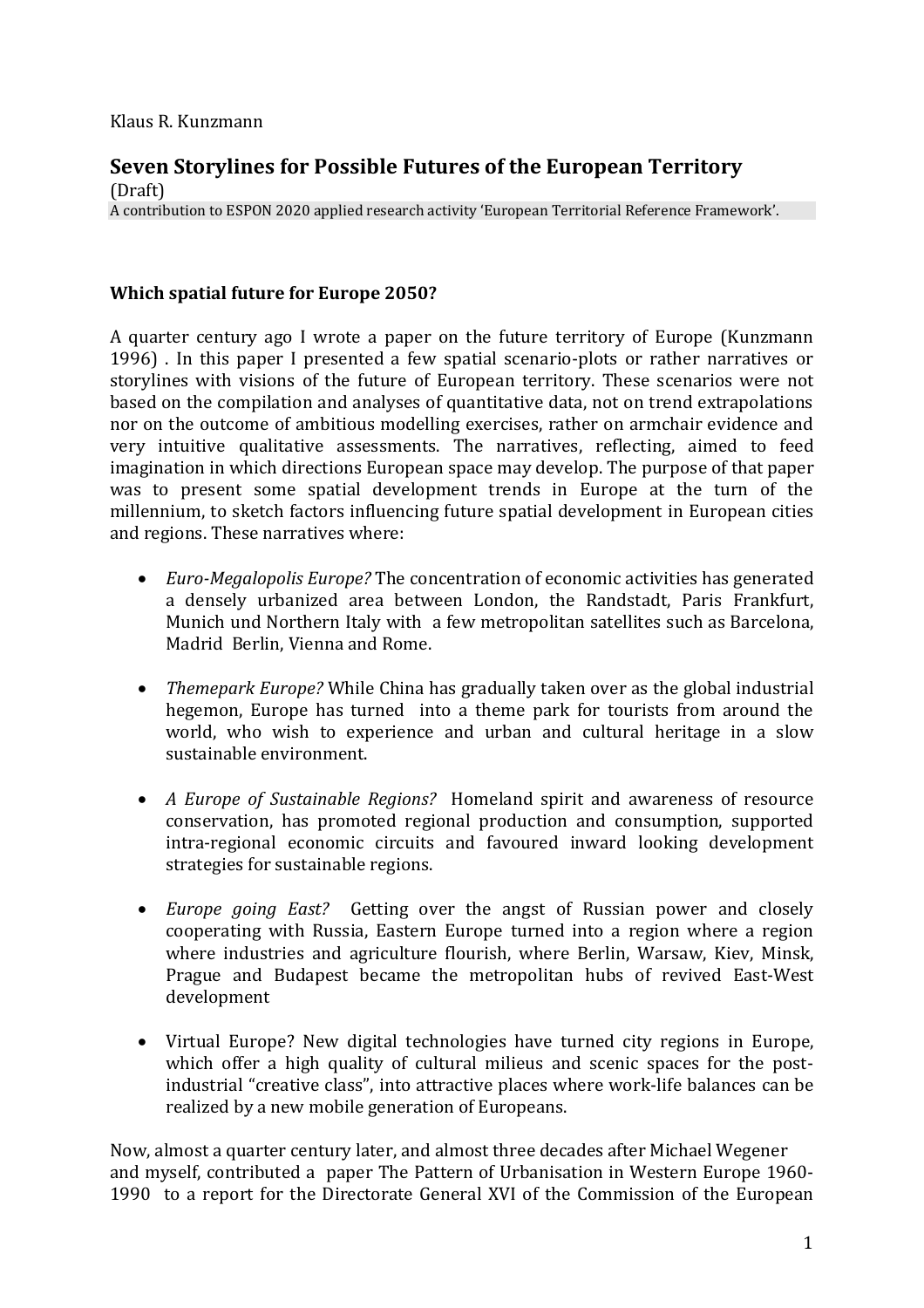Communities as part of the study 'Urbanisation and the Function of Cities in the European Communit .to which I had contributed the much quoted image of the European bunch of grapes ( Kunzmann 1991) , the world has not much changed.



The European Bunch of Grapes (Kunzmann 1991)

Nevertheless the above scenarios are still offering options for spatial development, though the means to really intervene into spatial or territorial development by cohesion policies and spatial planning will remain negligible. Despite changing US American (America First!) politics towards Europe, inspired by business interests, the world's economy is still globalising though re-nationalisation sentiments. In the wake of the US, and following a similar egoistic spirit, countries like Hungary, Italy, Poland or the United Kingdom (BREXIT), are building new mental walls to control free trade (and migration). National policies are dominated by inward looking populism. Conservative, autocratic governments claim to represent the will of a majority of citizens people, who express their angst of globalisation. Liberal values and democracy are loosing support. Europe as a peace project is under continuous critique and an all-embracing extensive bureaucracy of the European Union is seen as the evil spirit to self-governed local and regional development. Spatial development and planning at all upper levels of planning and decision-making above local governments has a low profile. Since the European Development Perspective has been approved in Potsdam by 15 countries in 1999, no follow-up version has been launched since. (Faludi/Waterhout 2002; Nadin 2006, Kunzmann 2007). Efforts to replace the ambitious European Spatial Development Perspective by a concept of territorial cohesion did not have a political impact. The document remained very much an insider paper, a kind of a European samizdat, which was circulated and read but in academic circles.

The number of books and essays on the future of Europe and on European space exceeds the reading capacity of those, who dream of the European project over the past decades. Too many popular, literary, scientific and political authors develop scenarios and visions to articulate their concerns about Europe and to show their own pathways into the future (a few examples are: Cacciare 1994,;Horsmann/Marshal 1995; Cohn-Bendit 2009; Menasse 2012; Negt 2012; Green 2015; Offe 2016; Prantl 2016; Guérot 2017; Kratsev 2017). The fan community of readers is simply overwhelmed to follow all these European dreams and to separate innovative and creative ideas from the mass of paper tigers. Hence efforts to screen and sum-up all the scenarios that have been written in the past on the territorial future of Europe to show pathways into the future must inevitably fail. The mental distance between academic writers and policy-making representatives of European citizens, between

citizens and policy makers in national and European parliaments is widening fast. The decision-making terrain is dominated by market rationales, where economic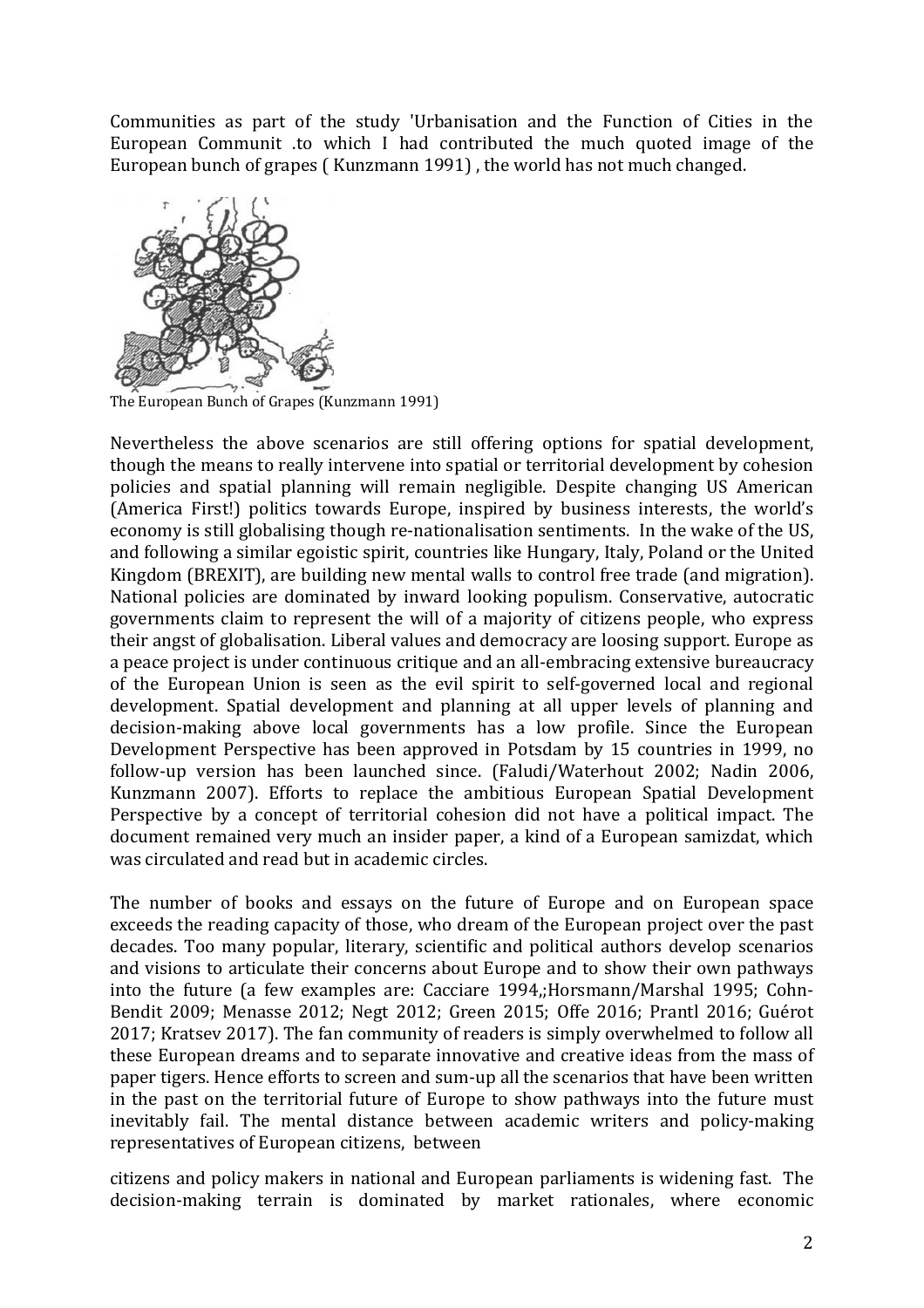stakeholders, such as global corporations, hedge funds and globally active investors, with advice of international banks, such as Lehmann Brothers and think tanks and auditors such as KPMG, PWC, Deloitte, EY, or McKinsey, follow their own road maps.

In 2014 an ambitious scenario project that has been carried in the context of the ESPON programme. It has concluded that Europe should be made open and polycentric (ESPON 2014; Kunzmann/Spiekermann/Wegener 2016). While enlightened liberal-minded planners welcome any effort to consider Europe as territorial unit with open borders and spatial development based on polycentricity, conservative political groupings across Europe rather prefer to close borders to protect their homelands and wealth from migration and asylum seekers. Moreover polycentric spatial development rather follows market rationales than guidance by intervening planners and their ambitions. The conclusions aimed to provide quantitative information on spatial development trends in Europe. The map attached to the text shows an image of Europe as an Open and Polycentric Europe, where city regions are interlinked by dense network of infrastructure (road, rail, airports, energy corridors and pipelines), without telling the reader, who should do what , why, where and when. Based on much empirical information this image is static. It does not give alternative development trends emerging from European and global economic development policies. The image suggests that the status quo of today will be the spatial reality in a distant future. Neither the well-argued text nor the maps will inspire politicians to take actions or opinion-leading media to report about it.

In the framework of the ESPON programme, Mcrit , EPC (European Policy Centre), Spatial Foresight and the Polytechnic University of Milan have been commissioned to undertake a follow-up project concerning the development of a European Territorial Reference Framework (ESPON 2018). The project aims to provide an input for the development of the upcoming policy debate on a Territorial Agenda post 2020. It will develop a long-term territorial development perspective for Europe to assist in informing about the territorial dimension of EU post 2020 strategic policy. The key questions to be asked in the process of the European Territorial Reference Framework, are:

- What are the key long-term challenges and opportunities that will shape Europe's territories and regions to 2050 and beyond?
- What should Europe's territory ideally look like in 2050 in order to achieve EU cohesion and convergence goals?
- Which key thematic policy areas should future territorially relevant strategic EU policies focus on in order to address key long-term (2050) development challenges and opportunities facing Europe's territories, regions and cities, and in order to promote the advancement of cohesion and convergence goals?
- What is the most appropriate and efficient EU investment strategy to address differentiated territorial development challenges in Europe and to maximise the potentials of cities and regions in the framework of post-2020 EU strategic policies?
- How can the governance of a Territorial Agenda post-2020 be strengthened and implemented in practice, in order to bring about greater strategic coherence and integration with other EU strategic policies and investment programmes?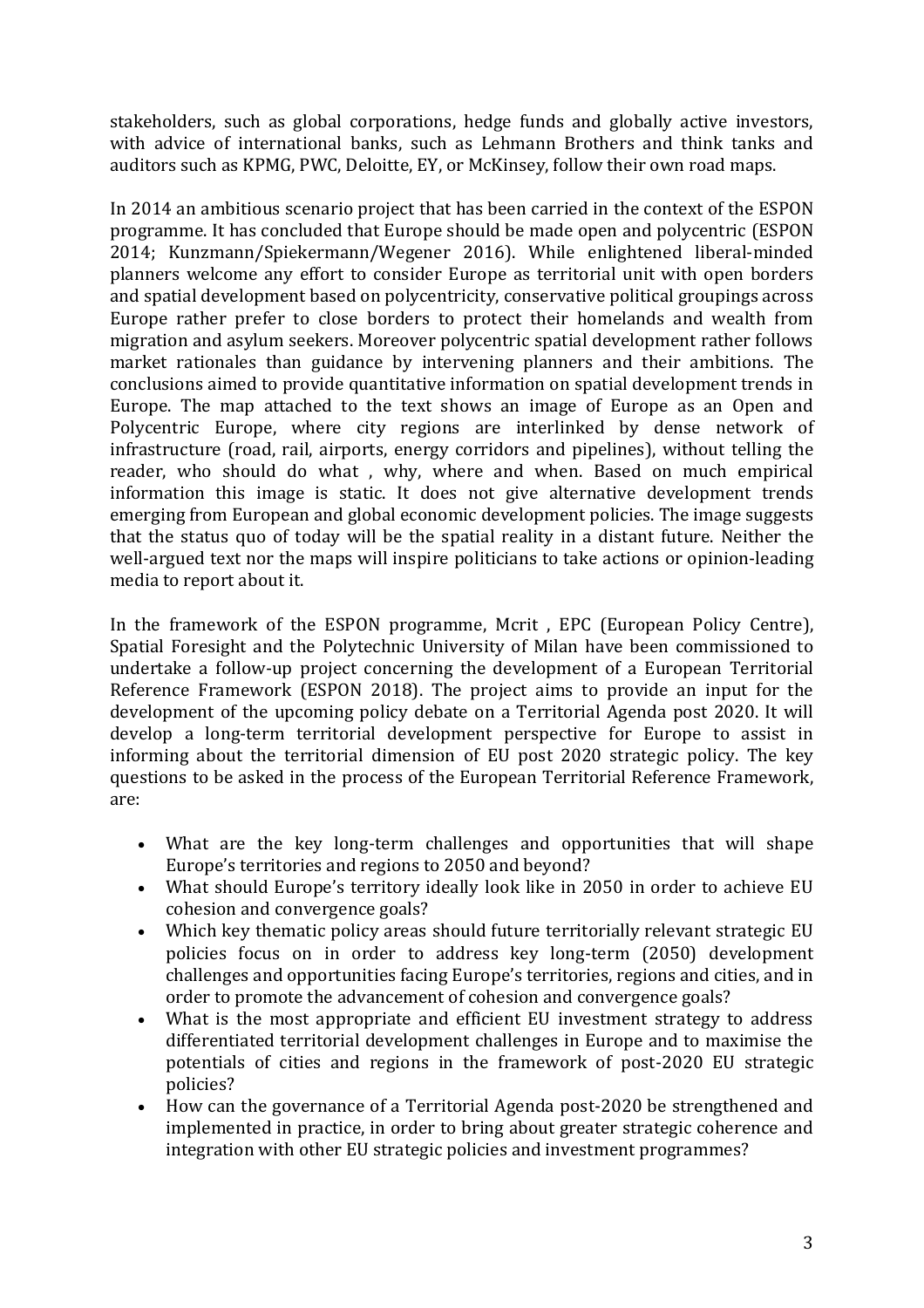20 years after the above-mentioned speculations about the future of the European territory. I felt encouraged to warm–up previous narratives scenarios to add some creative speculations to the big-data modelling approach of the ongoing ESPON project.

The seven narratives presented thereafter are not road maps for the future of European space. Too many externalities will influence future spatial and territorial development in Europe. They will give some hints which political priorities will be given to polycentricity, infrastructure, knowledge, rural and tourism development, even if territorial cohesion in Europe will remain the overriding rhetoric aim of European regional policies, though it is widely acknowledged that spatial conditions in Europe that have evolved in Europe over more than 2000 years cannot be changed with EU regional and cohesion policies over a period of few decades. Cohesion policies can just cushion some of the existing shortcomings for efficient and successful economic development. city regions of Sofia, Belgrade or Frankfurt will hardly be turned into global cities, such as Greater London or Paris.

Given the socio-economic and politico-administrative context in the member countries of the European Union and the dominance of the power of the global financial system at least seven trends will persist:

- 1. Post-industrial economic development will further concentrate in densely urbanized more or less cosmopolitan city regions. Depending on the attractiveness of the core city and political leadership these city regions and the quality of the commuter infrastructure will expand further to their immediate hinterland from 60 to hundred and more kilometres. Around a strong core these city regions will be polycentric and benefit from a certain spatial functional division, including city related biological sound agriculture, animal husbandry and second home tourism.
- 2. Future infrastructure development will focus on inter-linking these city regions by road, high-speed rail and efficient airports. Depending on pressure of intraregional infrastructure will be gradually improved by investments in public transport and smart mobility systems. This will certainly differ from country to country ( e.g. from Ile-de-France to Riga, from Frankfurt to Oslo).
- 3. Population in rural regions of Europe will further decline. Agriculture will be more and more dominated by large-scale industrialized farming, or by specialized products (e.g. wine, vegetables, orchards). Social services provided to the remaining population (e.g. education or health) will be digitalized and heavily subsidized by the (regional, national and European) public sector. Areas not suitable for agricultural production will be gradually afforested or just given back to nature. Increasingly rural regions outside the city regions will be the target of second home investors seeking week-end or holiday relief from the stress in compact city regions.
- 4. Innovative knowledge development will be the key for future European competitiveness. Supported by considerable public and private research funds research& development will cluster in city regions, preferably around high-ranked prestige universities, science parks and globally active industrial corporations. Higher education will continue to be favoured at the costs of professional education.
- 5. Tourism in various specialized forms and for a broad range of younger and older , groups (depending on affordability the endogenous natural, scenic and cultural capital) will be a major functional base for regional economic development outside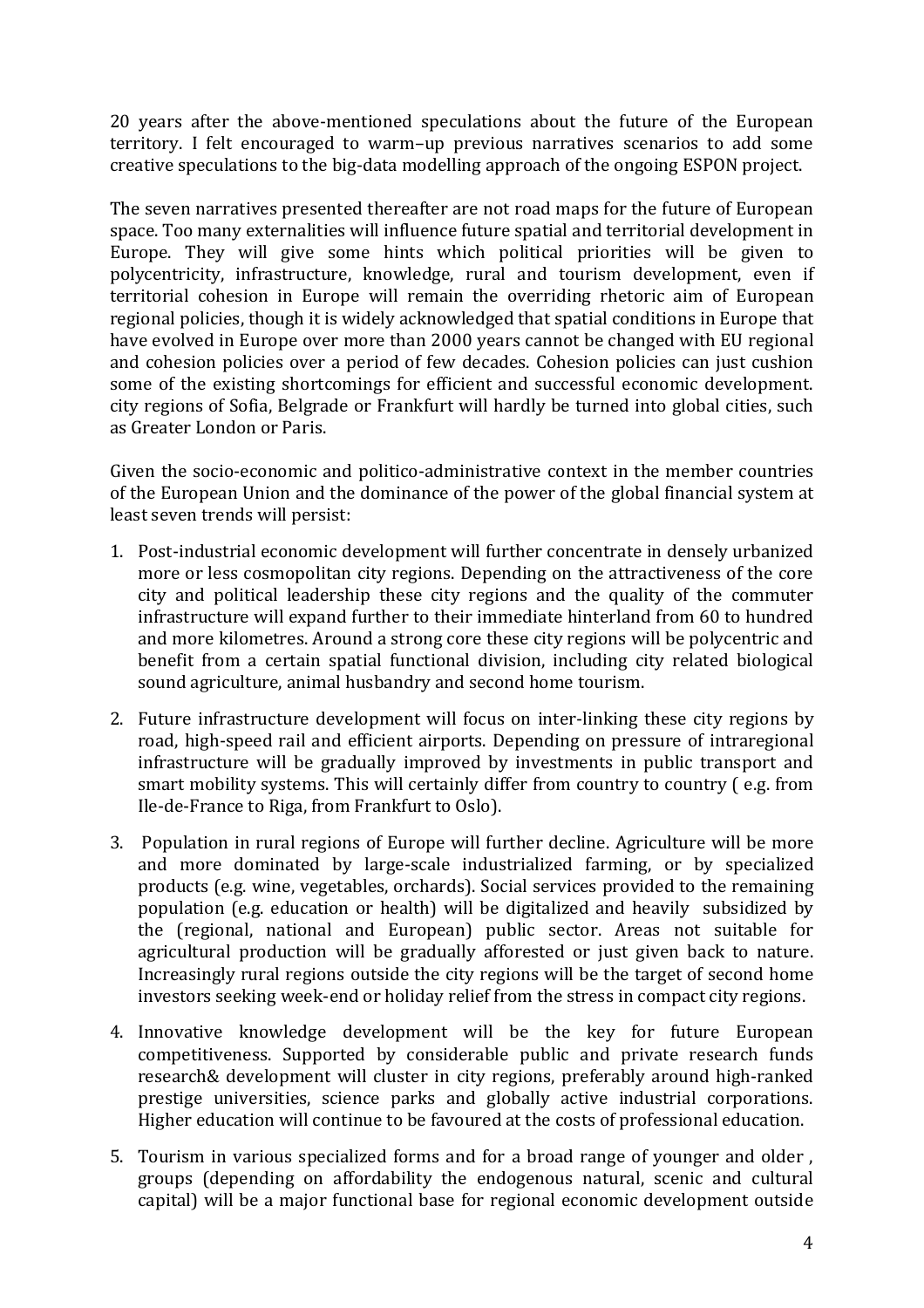larger city regions and large-scale agricultural areas. Assuming that political turmoil in Europe will not result in another serious economic crisis, wealth will continue to grow among middle class citizens living in highly urbanized city regions a second home development will further increase, contributing , although only marginal, to the rural economy.

- 6. Global warming and climate change will not have much impact on these spatial trends. Increasing renewable energy production, new mobility concepts, and ecologically more responsive agricultural approaches will certainly be promoted, though such policies will only have micro-locational implications. The dominance of economic over ecological policies will persist against all rationales.
- 7. Digitalization, a field, which is widely cheered by global consumers, who benefit from the convenience of smart technologies had just started 25 years ago. It is conquering societies and industries across the world. At present not much can be said about the spatial impacts of smart technologies, of e-shopping, e-medicine or e-learning on cities and regions.

At the time or writing it is most probably that the United Kingdom will leave the European Union, albeit more an more people and enterprises in the UK have realized that the exit will bring about considerable challenges for citizens and enterprises the British Islands, even for Greater London.

How will Europe develop in the decades until 2050? Most probably not much will change? European regional, cohesion and transport policies will not really raise the present territorial regional capital, it will not change of prevailing economic development trends. It has to be acknowledged that in times of globalization Europe is not an island. The future development of Europe depends on developments outside its territorial borders, on political and economic development developments in the Middle East, Africa and Russia, even on developments in China and the United States. What could have spatial impacts on territorial development, are macro-political developments outside the borders of the European Union.

How will European space develop? What would be **if** ………? If, the permanent discord of member states of the EU with Russia would be surmounted? What would occur if the angst of the Chinese peril could be replaced by a close Eurasian cooperation with China in the context of the Chinese Belt & Road project? How could the European Union and the prospective member states of the Balkan benefit from the development potential of the Middle East by ignoring controversies with Turkey? What could bring along a totally new concept for European-African cooperation , beyond traditional unfair trade cooperation and moralistic pastoral development aid policies? What would change territorial development in Europe, once inward looking policies dominate and even lead to a gated European Union with high walls for people and goods? How would a two, three or even a four-speed speed Europe change spatial development in the two, three or four macro-regions of European space? Finally, what would happen, if the European Union were returning to a bunch of inward looking nationalist states with closed borders?

The following seven storylines will speculate on such developments: they aim to bring provocative food for thoughts into the discussions and raise awareness for the spatial implications of policy decisions on European territories, driven by people, political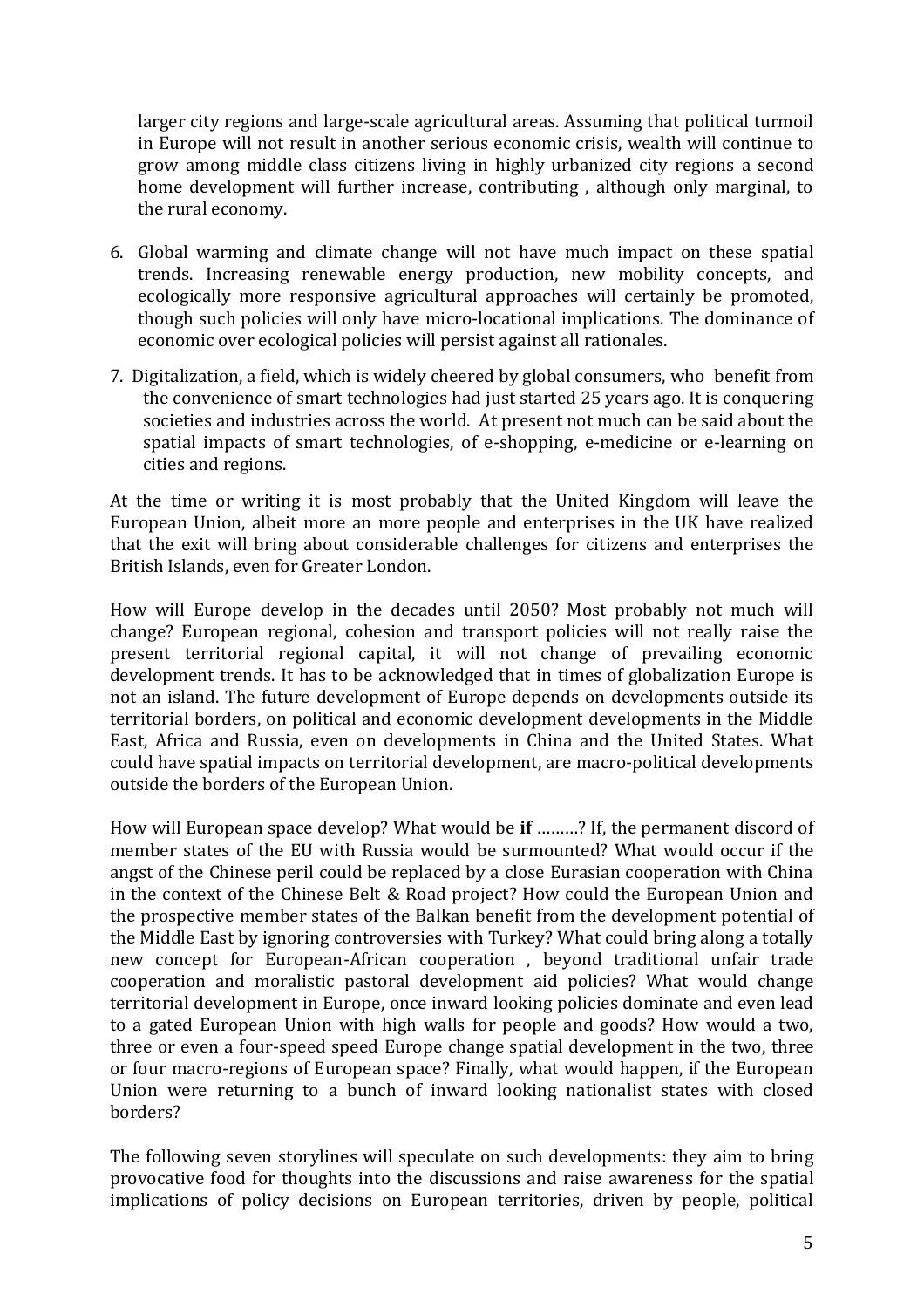parties, the financial and economic worlds and their academic advisors and professional think tanks. The idea behind these narratives is to explore, which spatial implications may result from political currents and from related public and private locational decisions on investments. The storylines focus on major spatial impacts, for transport infrastructure, cities, industrial and knowledge development, agriculture and tourism.

# **1. Europe 2050: Looking to Africa**

In 2015 a wave refugees and asylum seekers and young migrants fleeing came to Europe to start a better and safer life in the European Union. They escaped from terrorism in Middle East or civil war atrocities and unemployment in Africa. Europe has not been prepared for such an influx that stirred up considerable political discussions and , strengthened right wing and populist movements across all member states of the EU. After long and controversial political debates about appropriate policies, even on detainment camps in North Africa, a bold idea inspired the controversies. Upon initiative of the French government a visionary agreement with the People's Republic of China has been made by the EU to jointly develop efficient road and rail, air and port linkages and jointly create a northern African industrial corridor with a series of free industrial zones along the Mediterranean coast over a period of 30 years. The cooperation aimed to reduce migration to Europe and provide industrial jobs, education and training for Africans, who left their home countries in Central Africa for economic reasons and to provide products and production-oriented services for the large African market. The cooperation with China was sought to overcome old colonial sentiments, to attract capital from the Chinese Development Bank and Chinese state owned corporations, to benefit from Chinese experience in implementing large infrastructure projects and to open-up the immense potential of solar energy plants in the Sahara with Chinese competence. The storyline takes up the thread of an earlier proposal of Nicolas Sarkozy for a Mediterrannean Union.

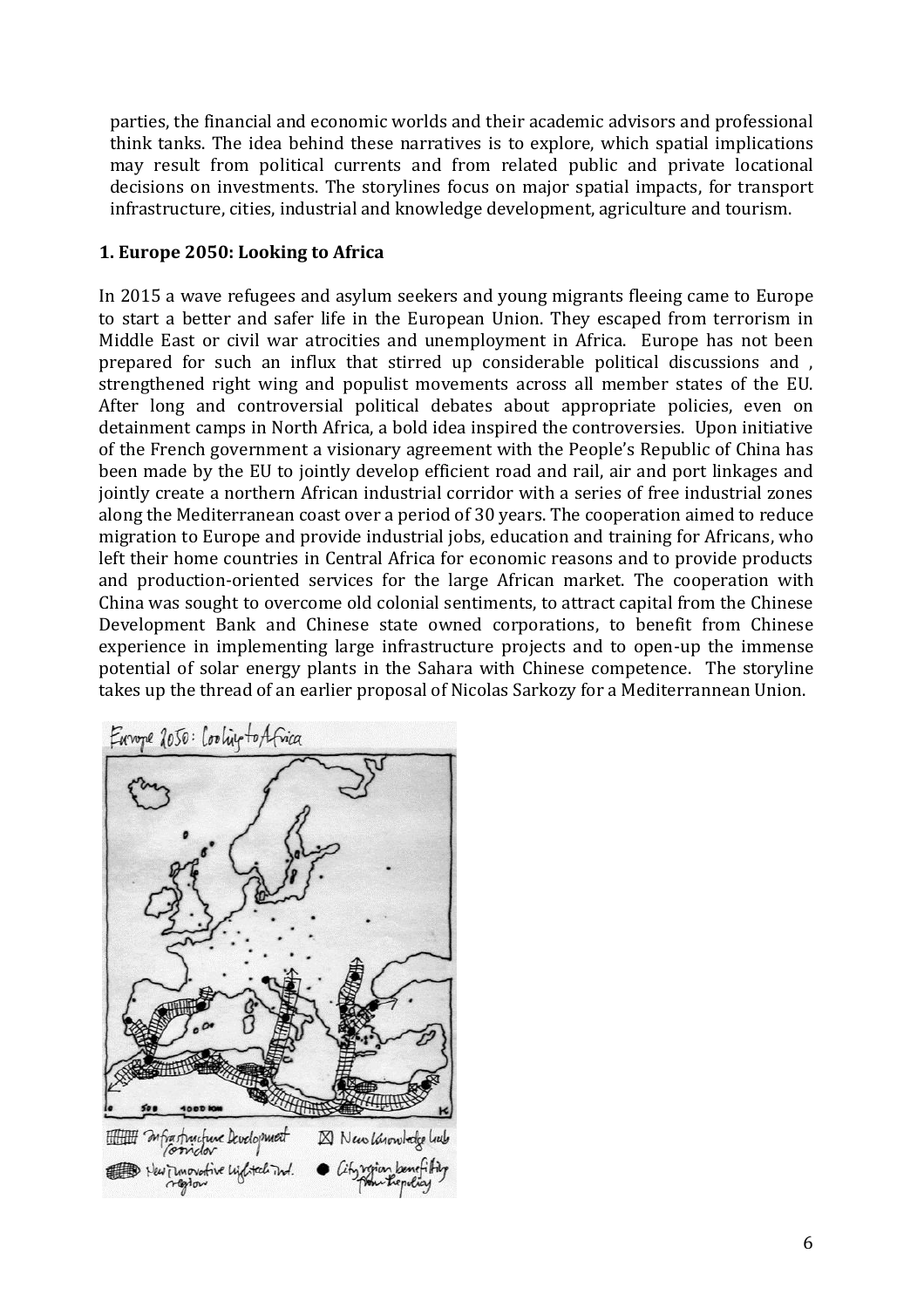- New industrial zones were developed near existing city regions with good access to newly developed ports on the Mediterranean coast. Port city regions in Spain, Italy, Croatia, Albania and Greece considerably benefitted from the programme. This in turn priorized North-South infrastructure development, linking the new industrial region in Northern Africa to city regions in the EU. This triggered-off corporate decisions of EU industries to invest in these new industrial zones , produce cars and consumer goods as well as benefitting from the slowly growing consumption power in Africa. Germany and French industries, such as Siemens, Peugeot or Bosch which, due to strict German migration laws, could not find labour translocated some of their production to the new industrial zones of North Africa.
- Infrastructure development in North Africa had been paralleled by a EU funded programme to build a series of science and technology parks linked to universities and technical colleges, specialising in engineering, solar energy development, computer sciences and business management. In cooperation with EU institutions and large industrial corporations, who translocated production from the EU to the new development corridor, the new universities and colleges offered specialist education and training in Arab, English and French languages for target groups in Northern and Central Africa.
- Learning from Spain, the Netherlands and Israel, and made possible by the provision of cheap solar energy, numerous industrial agricultural glass house complexes mushroomed along the corridor, producing vegetables and fruits for both local markets as for export to the consumers in the European Union.
- Wise sustainable regional and local development strategies had achieved that traditional tourism along the Mediterranean coast has not been negatively affected by the ambitious industrialization project.

## **2. Europe 2050: Alliance with Russia**

Since the collapse of the Soviet Union, caused by aggressive Russian policies to win power over the Crimea and the industrial region of the Donbas Basin, the political relationship of Europe and Russia has been tense. The old trauma of Lithuanians. Latvians and Estonians, and the angst of Russian intervention into the Baltic States, Poland and the Czech Republic (stemming from developments during the Second World War and the Prague Spring thereafter) has been dominating policies in Central and Eastern Europe. Such tensions had been additionally aggravated by US American powerpolitics towards Russia. However, the gradual withdrawal of the US from Europe, a consequence of US isolation policies during the post-Putin era, opened the road for a closer economic cooperation with Russia during the 3rd decade of the 21st century. Benefitting from the country's enormous energy reserves and the enormous consumption requirements of the Russian middle class political and cultural relationships changed a new alliance between the EU and Russia evolved. This changed perspectives of spatial development in the European Union, too. First Many Russian investors, who had left Russia to buy up property in Western city regions, returned and contributed to the economic renaissance and the diversification of Eastern European and Russian regional economies. Russian minorities in Eastern Europe became the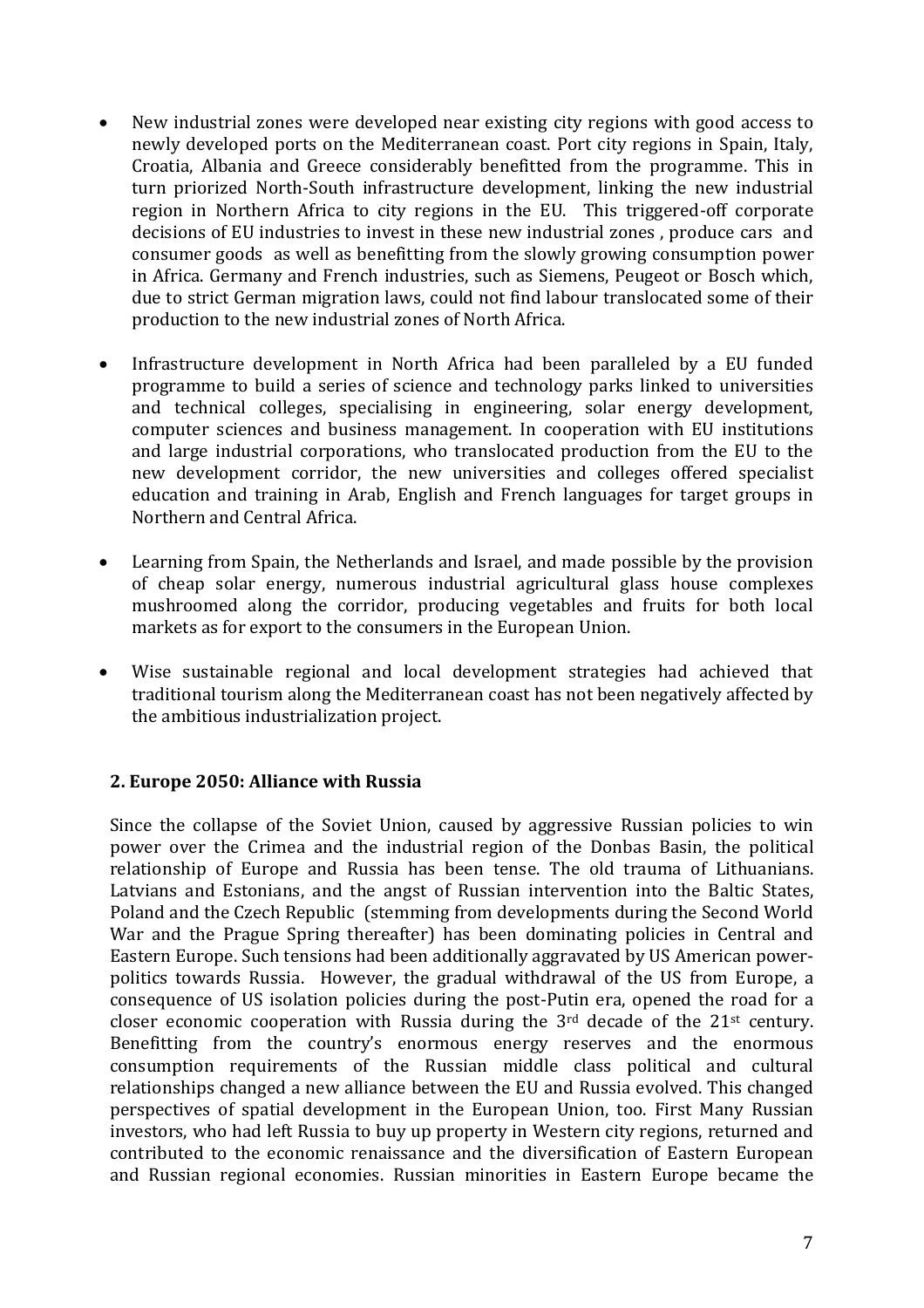bridge builders between Europe and Russia. Though which regions in the EU benefitted from the new European-Russian Alliance?



- Obviously, priorities in infrastructure development focussed on the improvement of long neglected East-West corridors, linking Russian and Eastern European urban regions by road, high-speed rails and air to the West. East-West energy networks were further improved to provide gas and oil to the EU member states. The port of Hamburg, losing its traditional linkages to the Middle East and North America turned its interest to the East. Climate change had opened the Northern Sea route from Shanghai, via Russia and Norway (Kirkenes) to ports in the EU, shortening travel time from 37 (via Suez) to 19 days.
- City regions in Central and Eastern European, Warsaw, Poznan, Katowice, Minsk, but also Prague, Budapest and Berlin, though particularly the Baltic cities and Helsinki gained from the opening to the East. Similarly the Medicon Valley of Copenhagen/Lund/Malmoe gained from the new West-Eastern alliance and cooperation with Russian health and pharmaceutical industries. Innovative industrial zones made the substitution of Western European and Chinese products possible. These zones were developed along the new infrastructure corridors, befitting from qualified labour in the adjacent city regions.
- Universities, as well as science and technology parks in European city regions intensified or revitalized old socialist partnerships with Russian partners. The high digital competence of Russian mathematicians and engineers, combined with Western technologies contributed considerably to the creation of competitive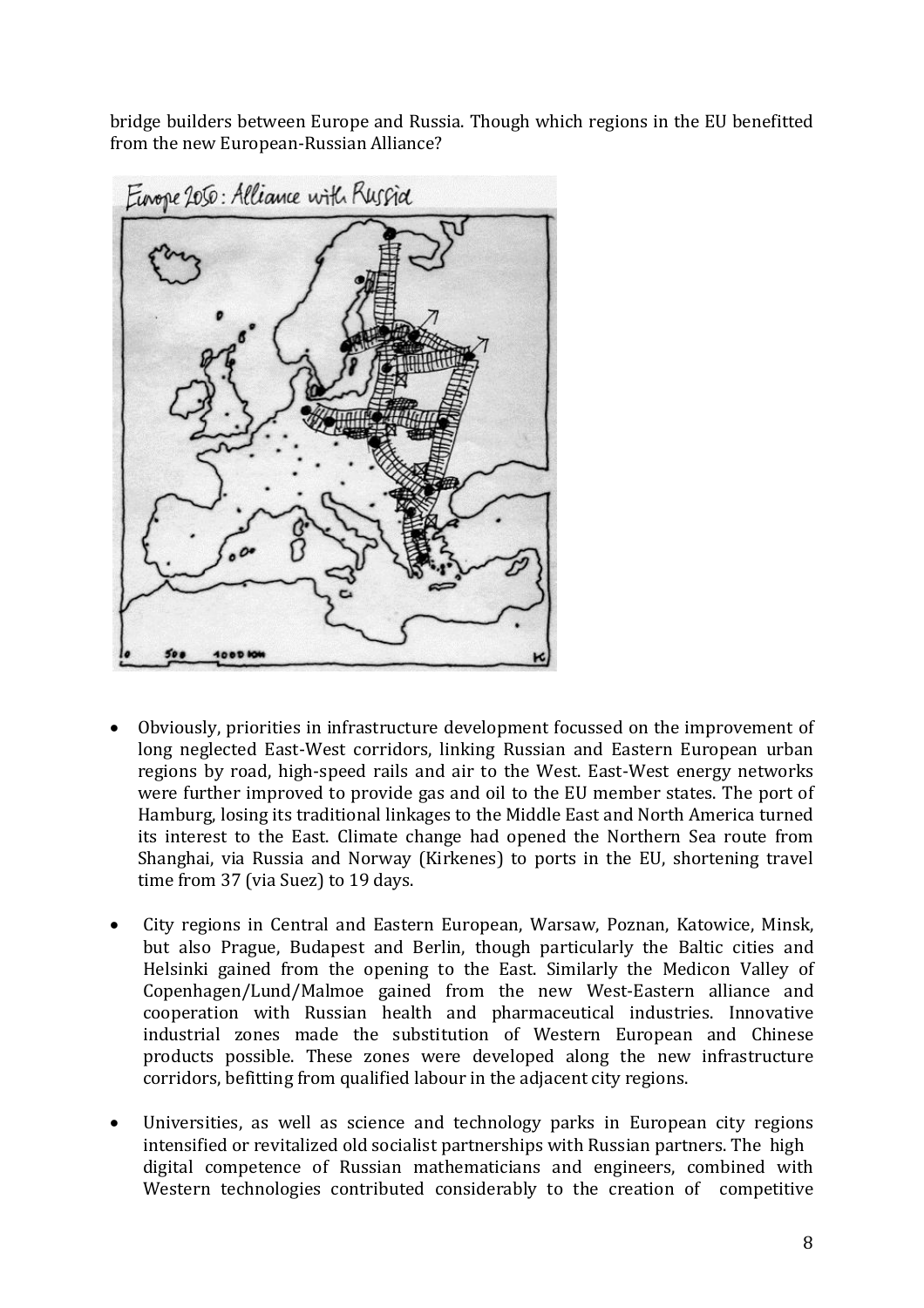regional economies on both sides of the borders of Russian and European territories. Kaliningrad and Krakow resumed their traditional role as European science centres.

- Large-scale industrial agriculture in Eastern Europe had been modernized, producing the European demand for grain and crops. This in turn created new opportunities for more biologically sound and specialized small scale agriculture, horticulture and husbandry in Western Europe.
- Increasing wealth and open borders caused and enabled citizens in Russia and Eastern Europe to explore tourist regions in central and Western Europe. Tourist regions in the Balkan and most Mediterranean and North African tourist regions gained from the new European Russian Alliance. Many Russians and Eastern Europeans invested their capital to buy up second homes in Northern and Central Europe and in the regions of the former Yugoslavia.

## **3. Europe 2050: Opening to the Byzantine Empire**

Since decades the South Eastern territories in Europe of former Yugoslavia have been waiting for being accepted as full members by the European Union. It has rather been a matter of time for Croatia, Serbia, Albania and North Macedonia to join the European Union, after having solved their long standing internal disputes on language and territory in the  $3<sup>rd</sup>$  decade of the  $21<sup>st</sup>$  t century. Overcoming the long-standing conflicts with Greece, even Turkey became a closely associated member of the European Union Finally the wars in Syria and Afghanistan had come to an end and the Curds had got an status of autonomy. Georgia, Armenia and Turkmenistan became associated members of the EU. With the peaceful settlement of internal religious conflicts, regional economies in the Balkan and their neighbours prospered. The new political situation made it possible to develop strategies to link the Middle East closer to Europe. Turkey was seen as the ideal bridge for opening–up Europe to the oil-rich states on the Persian Gulf. A new liberal Byzantine empire had evolved. The new Byzantine-European alliance had significant economic and spatial impacts for the whole Danube macro region.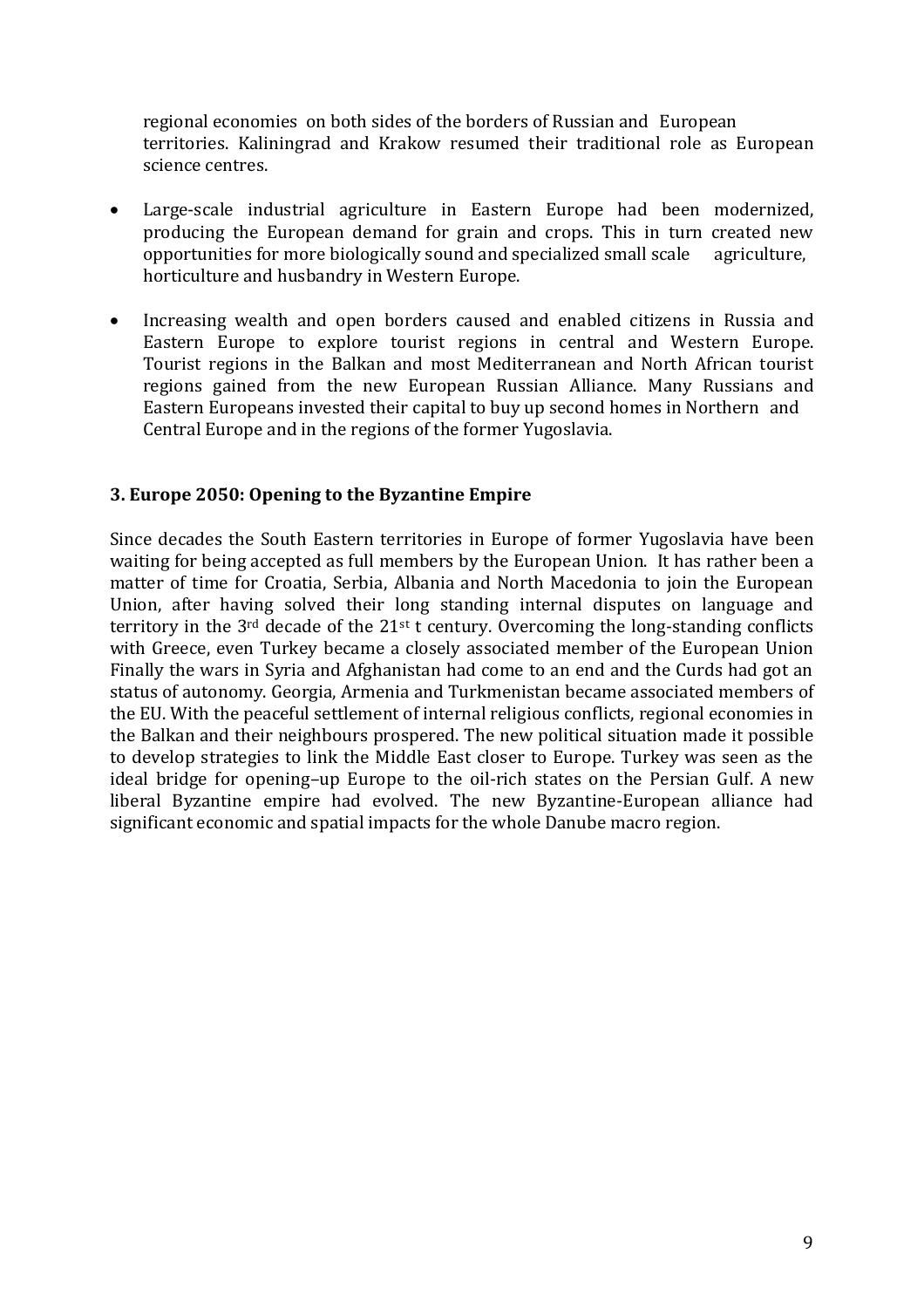

- Infrastructure development (Roads, high-speed railways and seaports, which had been substantially backlogged during decades of war, economic stagnation had been speeded up in the Balkan region. Central and North-western Europe were linked to the ports of Venice, Trieste, Koper, Rijeka, Durres and Piraeus. The new airport of Istanbul, well connected to its Northern hinterland, became to most important passenger and airfreight hub in the region. First efforts of Italian and Chinese cooperation to link the port of Piraeus under Chinese management (to Serbia, Hungary and Romani)a had pioneered infrastructure development in the region.
- Particularly the city regions of Belgrade, Zagreb, Sofia, Salonika, Skopje and Tirana gained form the economic rise of the European South-Eastern corridor, Though also the city regions of Vienna/Bratislava and even Munich benefitted from new economic optimism, and from the huge number of migrants in these two city regions, who had escaped from the war and established thriving new import-export businesses in these cities.
- Parallel to economic development, the knowledge capital of the region experienced a renaissance, too. Universities in Istanbul, Athens, Salonika, Zagreb and Belgrade, which had long engineering traditions, became anchor points for thriving science & technology parks. With the help of the EU, Athens, the cradle of civilisation, politics, philosophy, architecture, as well as fine and performing arts a new European campus had been established. In the middle of the  $21<sup>st</sup>$  century it became a worldwide renowned centre of liberal arts and political science.
- The economic recovery of the macro-region strengthened traditional regional agriculture. Supporting funds, new agricultural technologies and changing consumer demand favoured the revival of traditional agriculture and orchards. Abundant labour has been available. lnvestors from China and the Gulf states expanded their claims on agricultural land in the region.
- The tourism capital of the region gained from the new political interest in the Southeastern European corridor, North-Macedonia, Albania and Montenegro became the second-home paradise of the Russian middle class.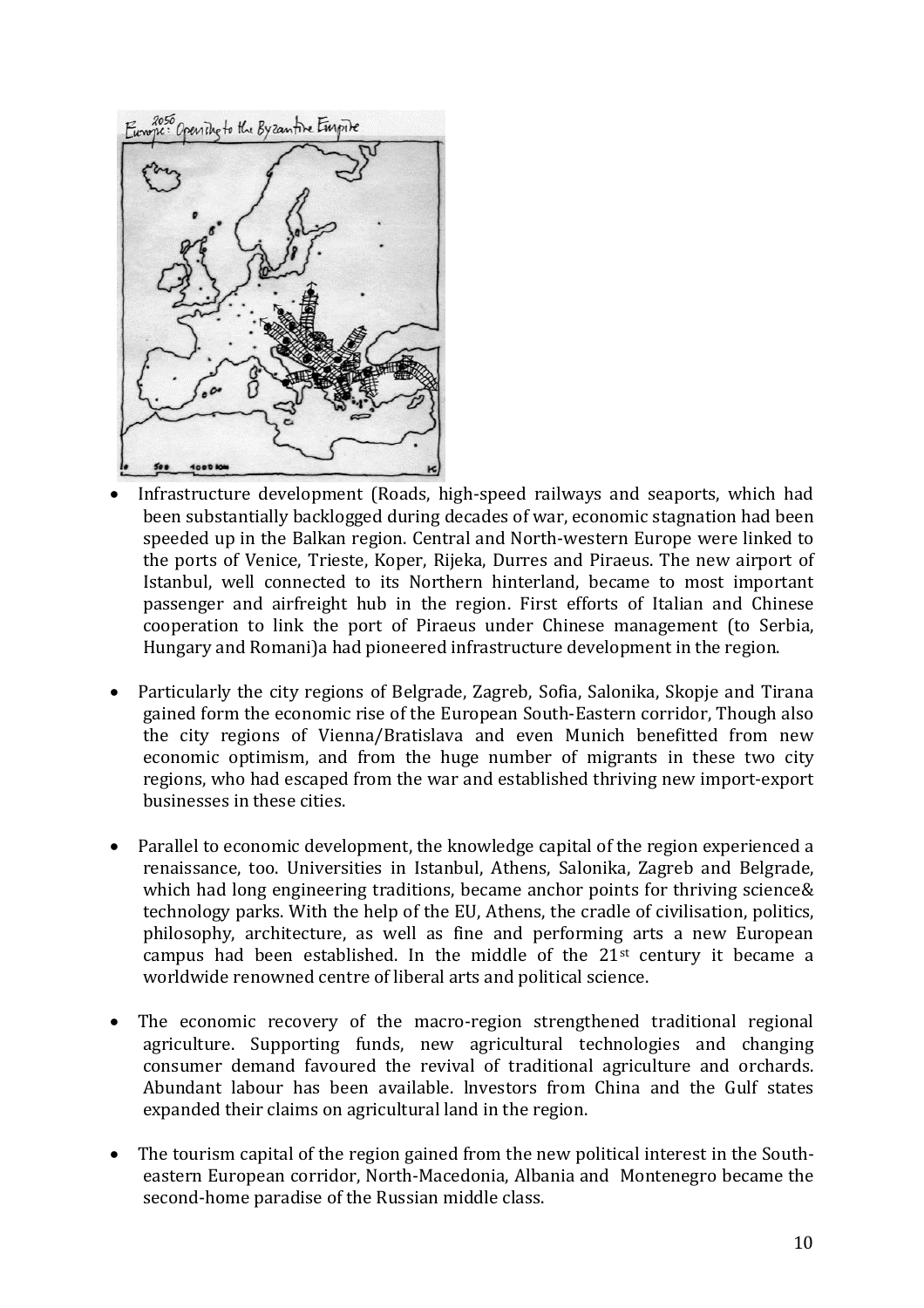## **4. Europe 2050: Terminus of the Chinese Silk Road**

In the beginning of the  $21<sup>st</sup>$  century the Chinese Government had launched an ambitious strategy to raise its status as a world economic power. The ambitious Belt & Road strategy aimed to promote its international reputation and to win political allies for strengthening., to expand its economic hinterland to Central Asia and beyond and to support its ailing state industries. To this end, and to be independent from international financial funds from the Asian Development Bank dominated by Japan and the World Bank dominated by the United States, the Chinese government had established its own Development Bank to provide easy accessible funds for a broad range of projects along the Eurasian development corridor that reached from Beijing on land and sea to Europe. o<ne of the more visible projects of this ambitious long-term strategy were the train link from China via Russia to Duisburg in Germany, and the acquisition of the port in Piraeus. The strategy included increasing acquisition of European high technology enterprises and investments of Chinese investors in European urban property and rural latifundia. Governments in Eastern Europe, though also Greece and Italy welcomed the Chinese strategy that came along with generous funds for infrastructure development. They opened the doors to China and benefitted from the efficiency of Chinese engineers and reduced environmental standards, which were linked to Chinese investments. (Kunzmann 2008, Kunzmann/ Koll-Schretzenmayr/Schmid 2010; .



 Infrastructure linkages from Greece to the Balkan, as well as East-west linkages (rail, road and telecommunication) improved and provided much better accessibility to Eastern European regions. The inland port of Duisburg became has final destinations of the gradually improved Eurasian rail corridor that shortened transport time from China to Europe and vice versa to less then ten days. The new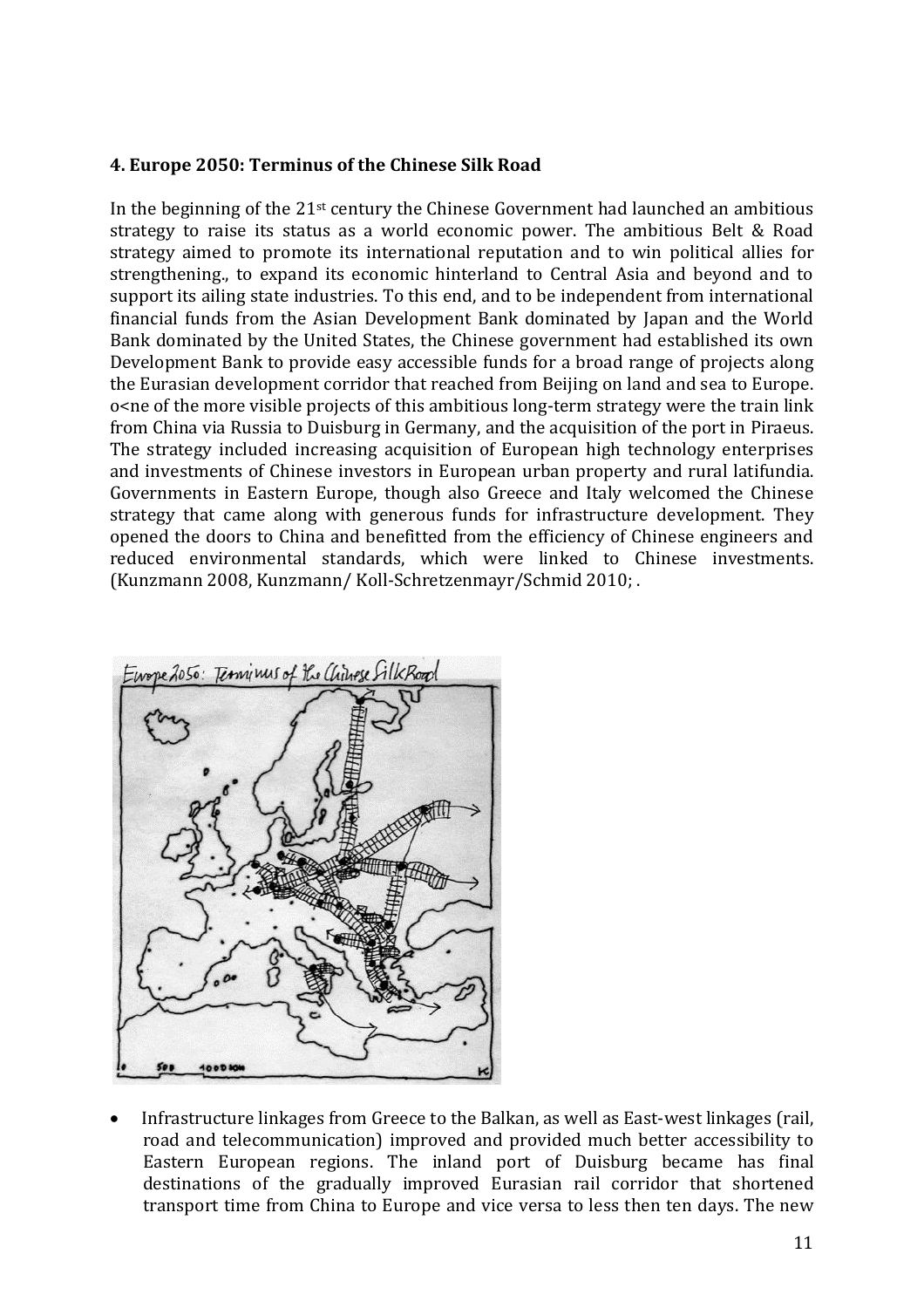infrastructure land corridor to China made import-export business between Europe and Asia much easier and more safe. Global warming contributed much to a longer opening of the Arctic Silk Road, linking Hamburg and the ports along the Baltic Sea to the Chinese ports of Dalian, Tianjin and Qingdao.

- The city regions of Hamburg and Düsseldorf, though also the city regions of Athens and Naples that were less reluctant to Chinese influence were favourite locations of Chinese investment. From there Chinese investors partnering with European enterprises increasingly influenced regional markets. The close cooperation of
- German and Chinese motorcar producers and the gradual introduction of electric vehicles had a significant impact on car production regions in Germany. The commitment of Chinese enterprises to local development vanished gradually.
- Near renowned engineering centres renowned in China, such as Paris, Turin, Aachen, Eindhoven, Stuttgart or Munich, European-Chinese Science &Technology parks strengthen the cooperation between European and Chinese industries. These universities and their innovative engineering schools became the favourite choice of Chinese master and post-doc students .
- Chinese investment in large scale industrial agriculture and forestry and the acquisition of Syngenta had considerable impact on Agricultural development in Europe. Particularly agriculture in Eastern Europe benefitted from the insatiable demand of Chinese consumers. More and more wineries in Burgundy and Tuscany changed ownership to Chinese investors.
- Since the beginning of the 21<sup>st</sup> century the number of Chinese tourists increased considerably. Chinese cultural and health tourism, with all its implications for gastronomy dominated the renowned tourist spots between Copenhagen and Florence. More and more Chinese acquired second homes in regions, where first Chinese pioneers had prepared the ground, such as in Italy, Austria, Switzerland, Alsace or rural Germany.

## **5. Europe 2050: A Gated Continent**

The immense migration flows to Europe from the Middle East and Africa year after 2015 played populist movements across Europe in the hands. Europe First!. Encouraged by US American policy to close the border towards Mexico, and driven by a few member states, the European Union had decided to change its mind and close doors to Europe's labour market and social welfare system. Borders were closed and a virtual wall around Europe with only few gates for qualified industrial and cheap agricultural labour had been built. Again caused by US American and NATO appeals, national expenditures for defence had been raised. EU cohesion funds were shifted to border regions.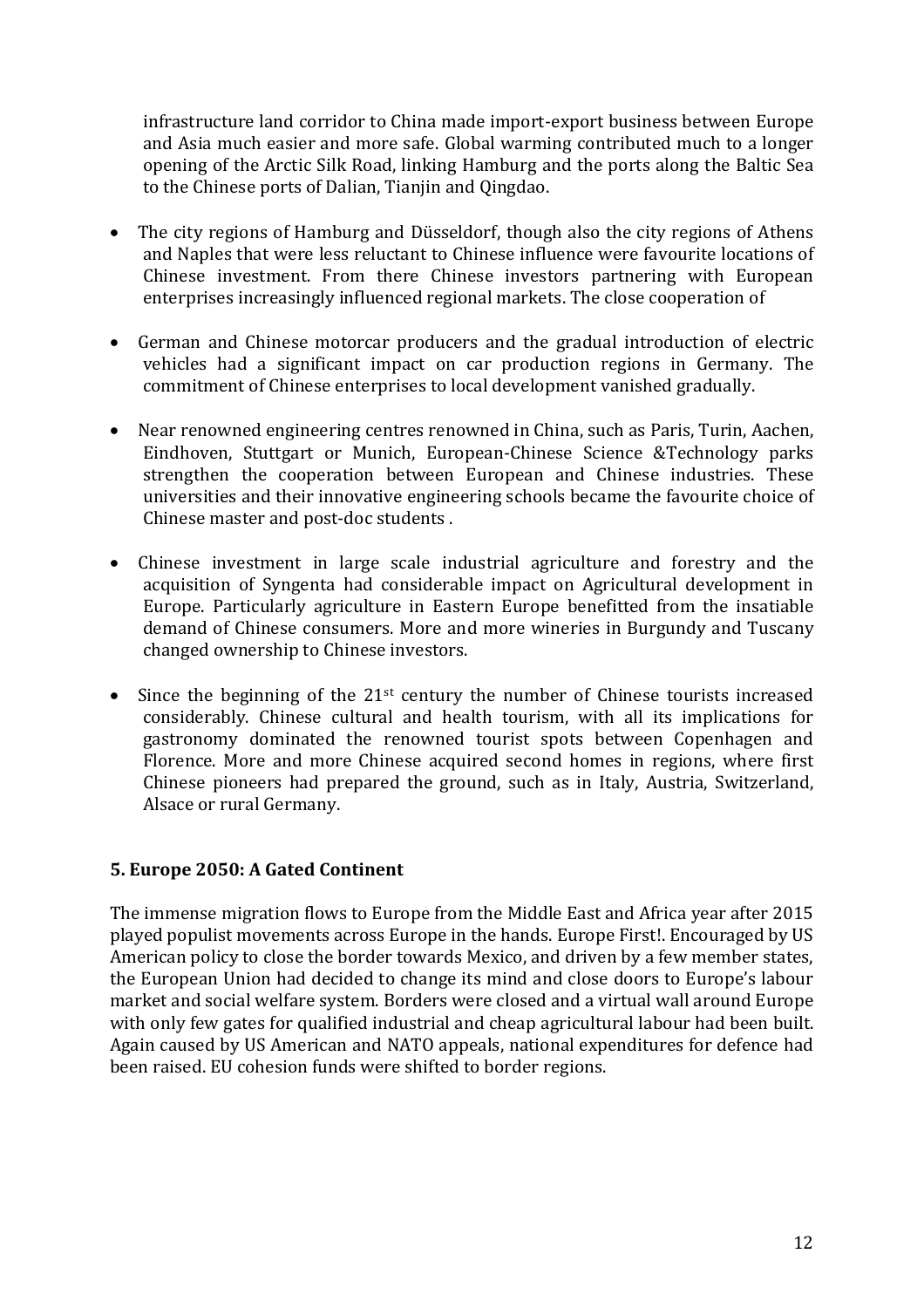

The willingness to open up the European Union and accept new members and expanding the territory of the single European market, ceased. As a consequence border regions towards the South and the East of the European Union received more financial support for infrastructure development, for support to strengthen regional administration and for agricultural development. Cohesion funds for infrastructure development were shifted from the regions in the midst of Europe to regions that were identified as essential for defending the territory of the European Community. Union.

- European Particularly gateway cities benefitted from such policies. Priority was given to transportation corridors linking gateway cities to the core regions of Europe. Generally, as more financial support was given to border regions, other regions had to develop and improve their infrastructure networks at their own regional or national expenses. Core regions and city regions with defence industries and installations, benefitted economically from the renaissance of cold war policies. Private investment was focussing more on core regions to avoid financial risks in border regions.
- Innovative knowledge development followed general development trends. It happened primarily on already established knowledge locations. The willingness to promote knowledge development in border regions along the mental wall ceased.
- Border regions experienced a gradual shift in agriculture and forestry reacting to population decline and the loss of regional consumer markets.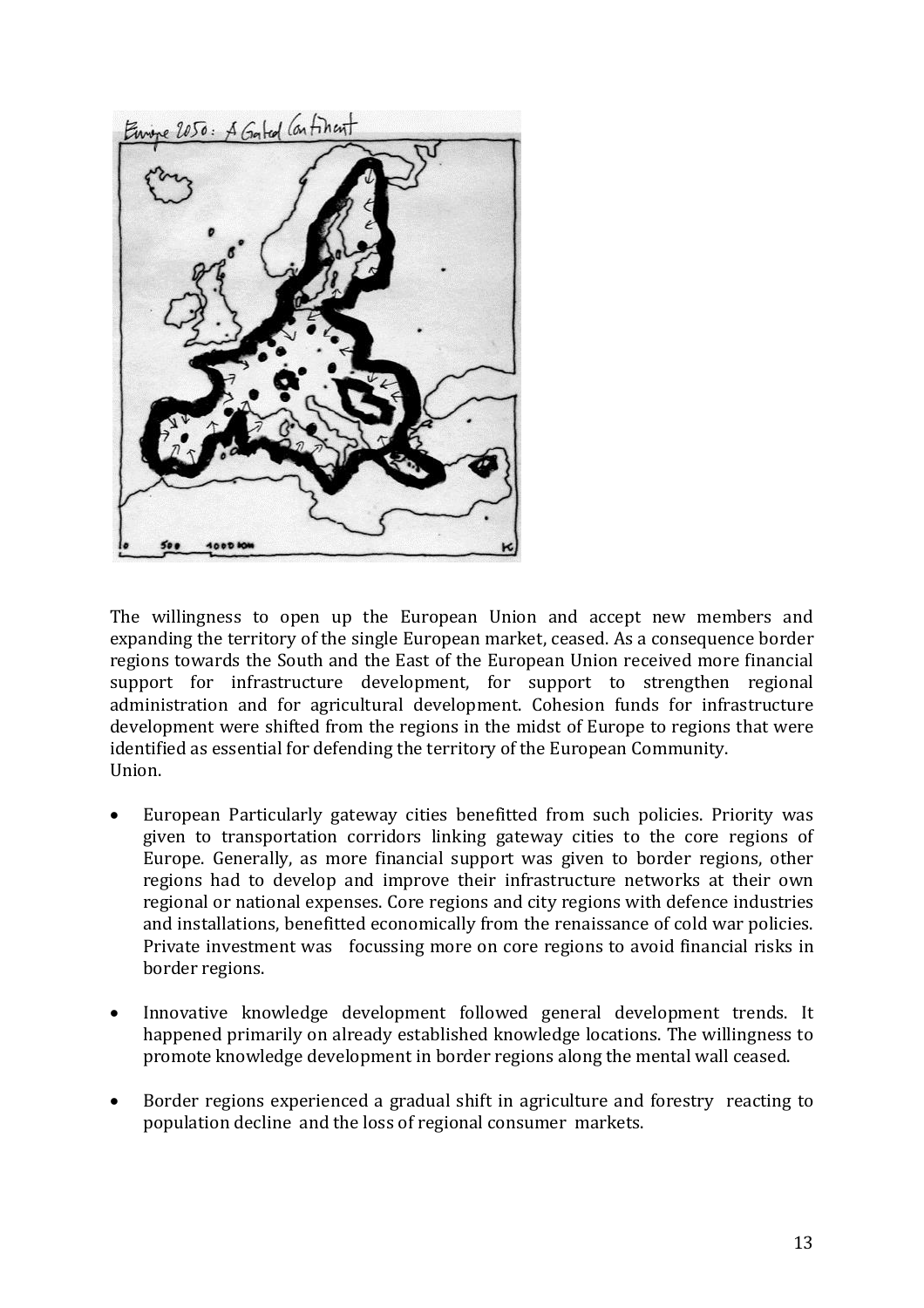Tourism and particularly second home development stagnated in selected border regions. Gradually these border regions suffered from population decline, which in turn had significant implications for the provision of public services in these areas.

# **6. Europe 2050: A Four-Speed Union**

The dissatisfaction with the development of the European project caused old and new members of the further enlarged European Union to compromise on a four speed Europe. A group of core countries (Netherlands, Belgium, Germany, Luxemburg, France, the Nordic countries and the Baltic States and Slovenia, together with Switzerland and Northern(!) Italy as associated members, decided to go ahead with political integration and joint financial budgets. A second group of countries, the Mediterranean coalition (Spain, Italy, Portugal, Greece, Malta, Cyprus, Croatia and Southern Italy) decided not to accept the integration policy of the EU core group, but to cooperate closely to defend their respective national interests. A third group of countries in Central and Eastern Europe (Austria, Czech Republic, Poland and Slovakia) preferred to maintain their nationalist status and developed their own cooperation strategies with the European Union. A fourth group of old and new EU member states (Bulgaria, Romania, North Macedonia, Serbia and Albania), together with the Ukraine, Belorussia, Armenia, Georgia and Turkey as associated members, coordinated their political and economic strategies loosely linked to EU policies. The spatial implications of the four-speed Europe reality varied from macro-region to macro-region:



 Infrastructure development in further urbanizing city regions of the core group of countries focussed on policies to reduce congestion. Considerable investments were made into public and rail based-goods transport, resulting in a dense and efficient public transport system that inked people, enterprises and logistic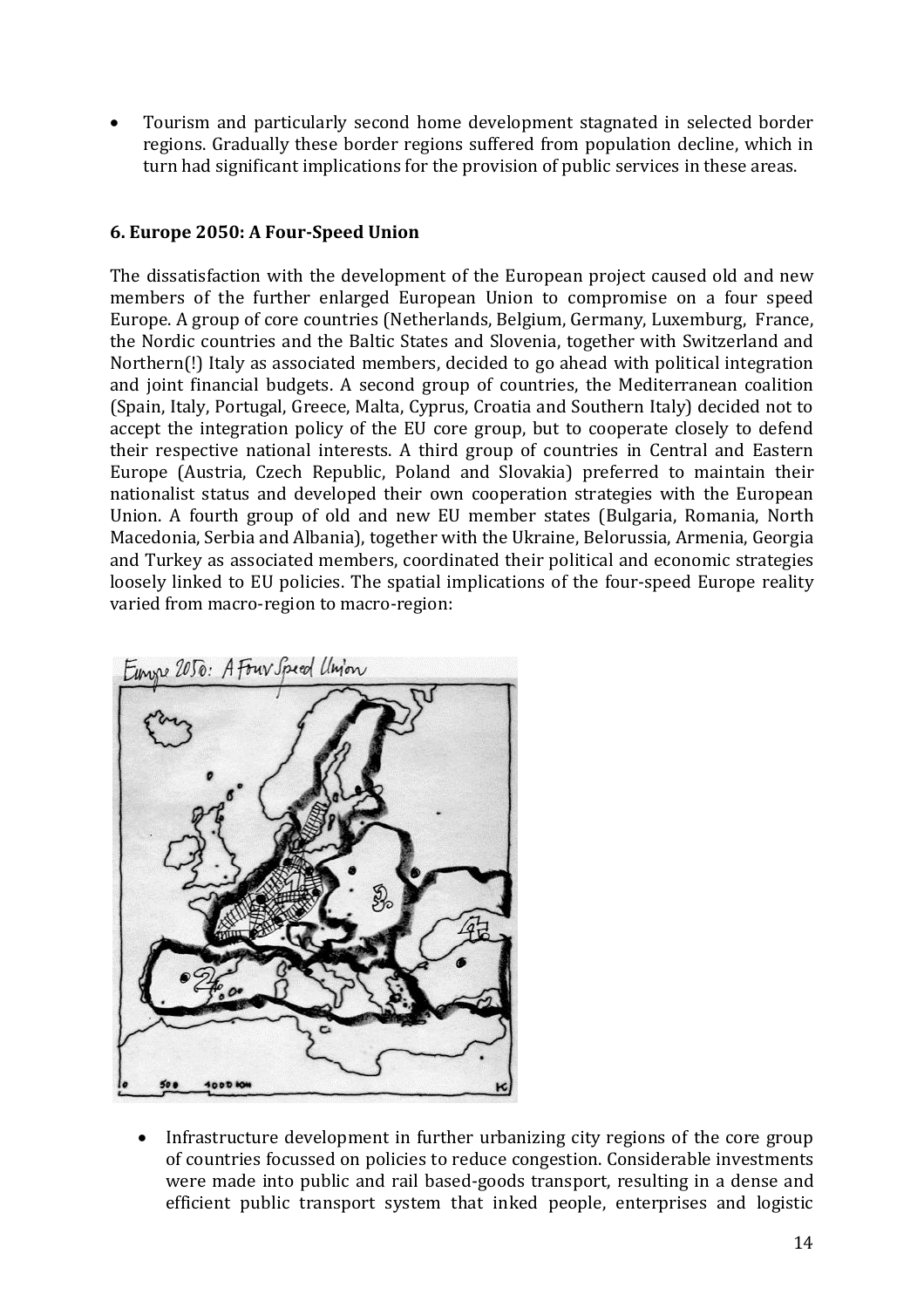centres. As a consequence of the economic slow down of the second and third group of member states, transeuropean infrastructure development priorized transport and energy corridors linking the larger city regions to the core regions in the North West.

- City regions including secondary cities in their hinterland in the core regions of the European Union flourished, though intra-regional disparities further increased, despite EU Cohesion funds. In contrast city regions in the other macroregions slowed down economically, while rural regions in these regions were more and more lagging behind.
- Knowledge developed followed the same path. Established knowledge centres in the 1st speed macro-region raised their global competitiveness, knowledge development in the other European macro-regions slowed down due to the lack of public funding and the weakening European cooperative spirit. The deliberate focus on endogenous development in these regions, however, raised the innovative competence of SMEs.
- Agriculture in North West Europe gradually specialized on biologically sound vegetables and fruits to meet changing consumer demands of their urban population. agro-development in the Mediterranean macro-region suffered increasingly from water shortage, caused by lack of public funding, mismanagement and from losing larger consumer markets.
- Tourism development in the four-speed Europe until 2050 will follow the path of economic development and the consumption power of people working and living in the regions. Second home development will compensate for the rural exodus outside the larger city regions. Any other spatial changes are difficult to anticipate.

## **7. Europe 2050: A Dystopian Archipelago**

In the wake of populism in Europe and the exit of the United Kingdom, but also supported by the business-driven "America First" policy of the United States, intra-European cooperation eroded fast. During the second and third decade of the 21st century, driven by nationalism and anti-European sentiments, one EU member state country after the other withdraw from the idea of a strong European Union, not formally but mentally. Still gaining from economic advantages of the single economic market, and a European free trade zone, the willingness to consider the European Union as a political power, the acceptance of European wide regulation ceased away year by year. The political consequence was that the richer European countries stopped their support for other member states and just made marginal contributions for a much-reduced European budget.. Agricultural policy was further downgraded. Funds for cohesion policy were significantly cut down. Populist movements across Europe had achieved their inward looking aims. The mayors of big city regions ruled Europe The ambitious project of a European Union, which had made so much progress since its birth in Rome in 1957 has come to an end. The opportunity of creating a politically, culturally and economically strong European counterweight to North America and Asia vanished. Rather than cooperation,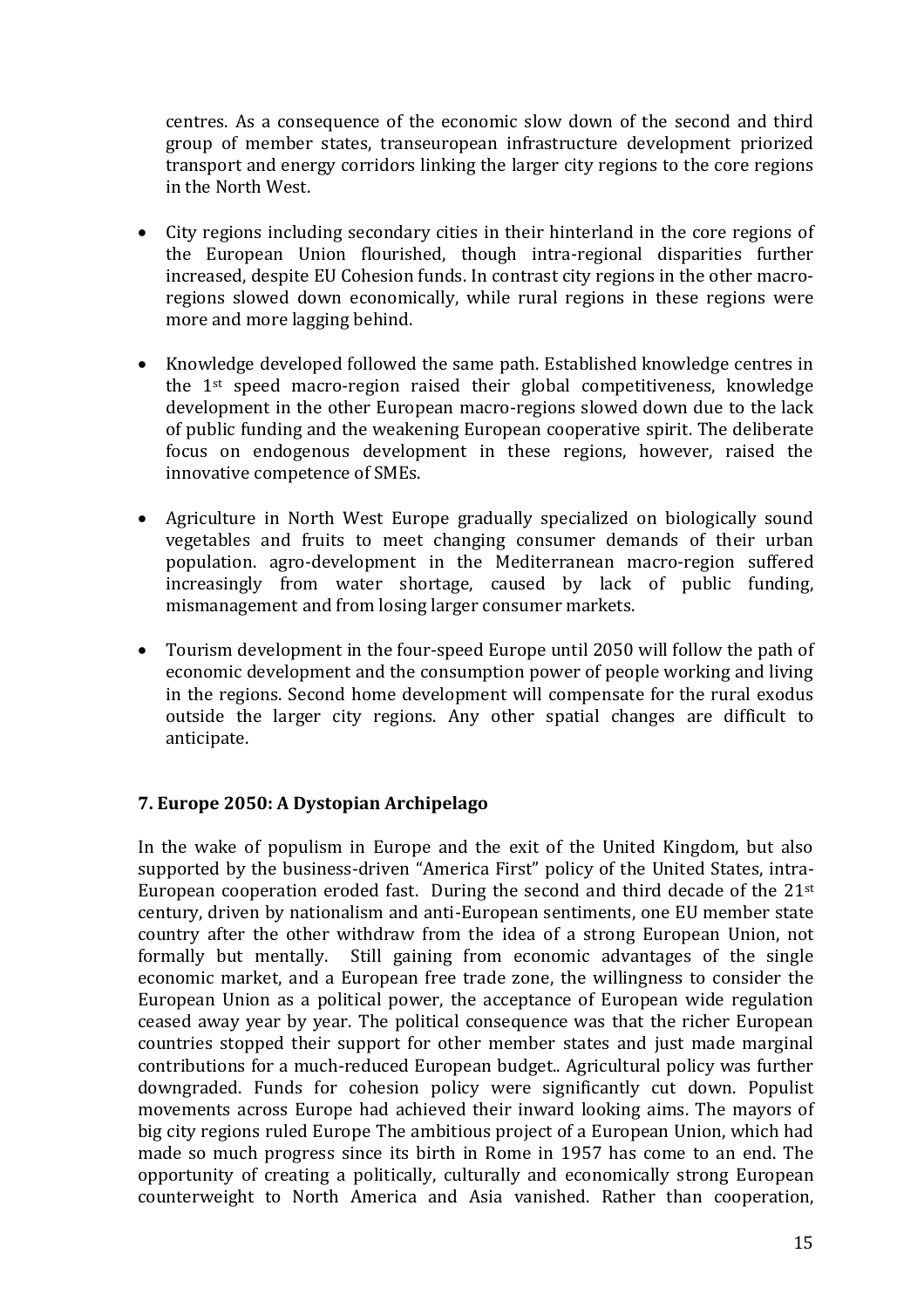competition dominated national policies with significant implications for the quality of life of European citizens across the continent. The aim to reduce territorial disparities in Europe has become utopian. Overcoming intra-national disparities dominated the political agenda in all EU countries.



#### **No narrative concerning the spatial impacts of the BREXIT?**

It would have been tempting, too, to speculate about the spatial implications of the BREXIT on the European Territory. In recent years much has been reported about the implications form Ireland, particularly Northern Ireland and the translocation off selected financial services from London to Frankfurt, Paris, Amsterdam and Dublin. Other impacts will be felt in regions with a high share in export to the United Kingdom, as for example in the automobile production regions in Germany and France. However, there is not much evidence that the impacts of the exit of the UK will significantly change spatial development on the continent. albeit the EU budgets for agricultural, regional and cohesion policies will be reduced. The Brexit will not really justify a change of the ongoing and anticipated future territorial cohesion policies of the European Union. Though, there might be a slight chance that the BREXIT will not take place. Then the above scenarios may have to be amended….

One more dimension should be raised. It is the impact of financial markets on spatial development in Europe. It would have been worthwhile to speculate about such imlications. Will the Eurozone further expand or will some countries even leave the Euro-zone hoping to raise the international competitiveness for their products? Such speculation and the impact on spagtial development has to be left to experts in the world of finances.

#### C**onclusion**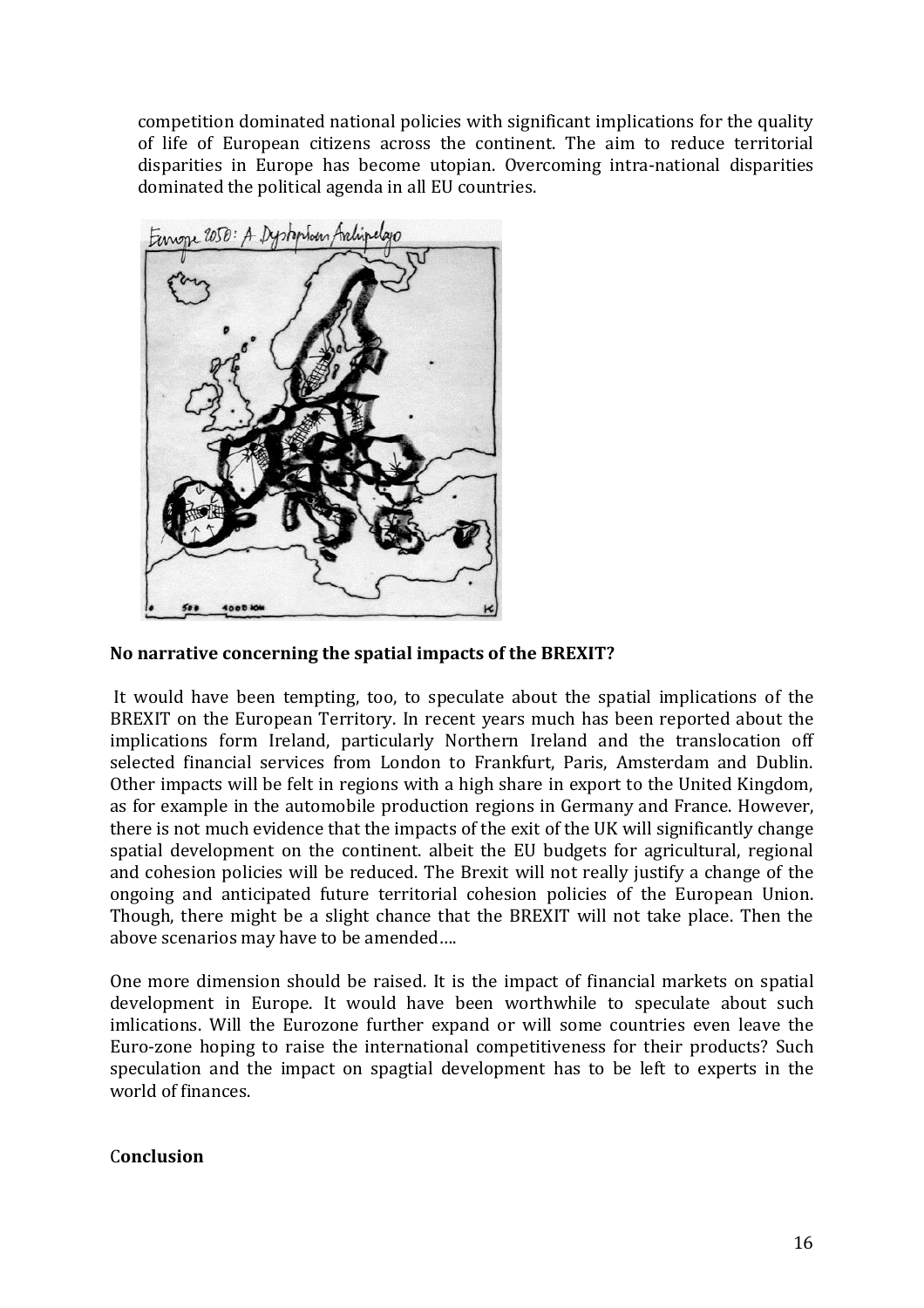Obviously, the future of the European Union and Europe as a whole will differ from the different futures described in the above narratives. Many of the spatial, development trends sketched in the above narratives can be questioned, My interest was to explore some possible spatial consequences of political development trends. My narratives are based on my understanding of the economic role single European countries play in the beginning of the 21st century. They are very speculative, not based on empirical data, but on observations, on essays and research reports written by researchers and journalists, monitoring developments across Europe. All storylines relied more or less on political actions to intervene into market-led economic development, to set priorities and to regulate markets. Such actions are difficult, if not impossible to anticipate and predict. The purpose of the narratives was to enrich the academic debate on spatial development in Europe beyond the mere updating and extrapolating of development trends and beyond expressing popular and well-known, but often hardly achievable development aims. The arguments put forward in each narrative could be explored in much more depth, though the purpose of my imaginative exercise was just to add another dimension to our discourse on scenarios for the future of Europe. The narratives should sharpen our understanding, of what will happen to European space, …….

if………?

#### **References** (to be completed)

- Cacciari, Massimo (1994) Gewalt und Harmonie: Geophilosophie Europas. Edition Akzente. München: Hanser
- Cohn-Bendit,. Daniel (2009) *Que faire? Petit traité d' imagination politique* <´´s l'udage des Européens. Paris: Tapage. Hachette.
- Crouch, Colin and David Marquand, eds. (1992 ) Towards Greater Europe? Oxford: Blackwell.
- DATAR, Ed. (2010) *The territorial Cohesion in Europe*. Paris: L documentation Francaise.
- Davies, Norman ( 1996) Europe : A History. Oxford: Publishing House. Pimplico
- Davis, H-.W.E. (1993) Europe and the Future of Planning. Town Planning Rveiew .Vol. 64. No.3 235-250
- Dü hr, Stephanie., Stead, Dominik., Zonneveld, W. (eds.) (2007) *The Europeanisation of Spatial Planning Through Territorial Cooperation* (Special Issue). Planning Practice and Research. 22(3), 291-471.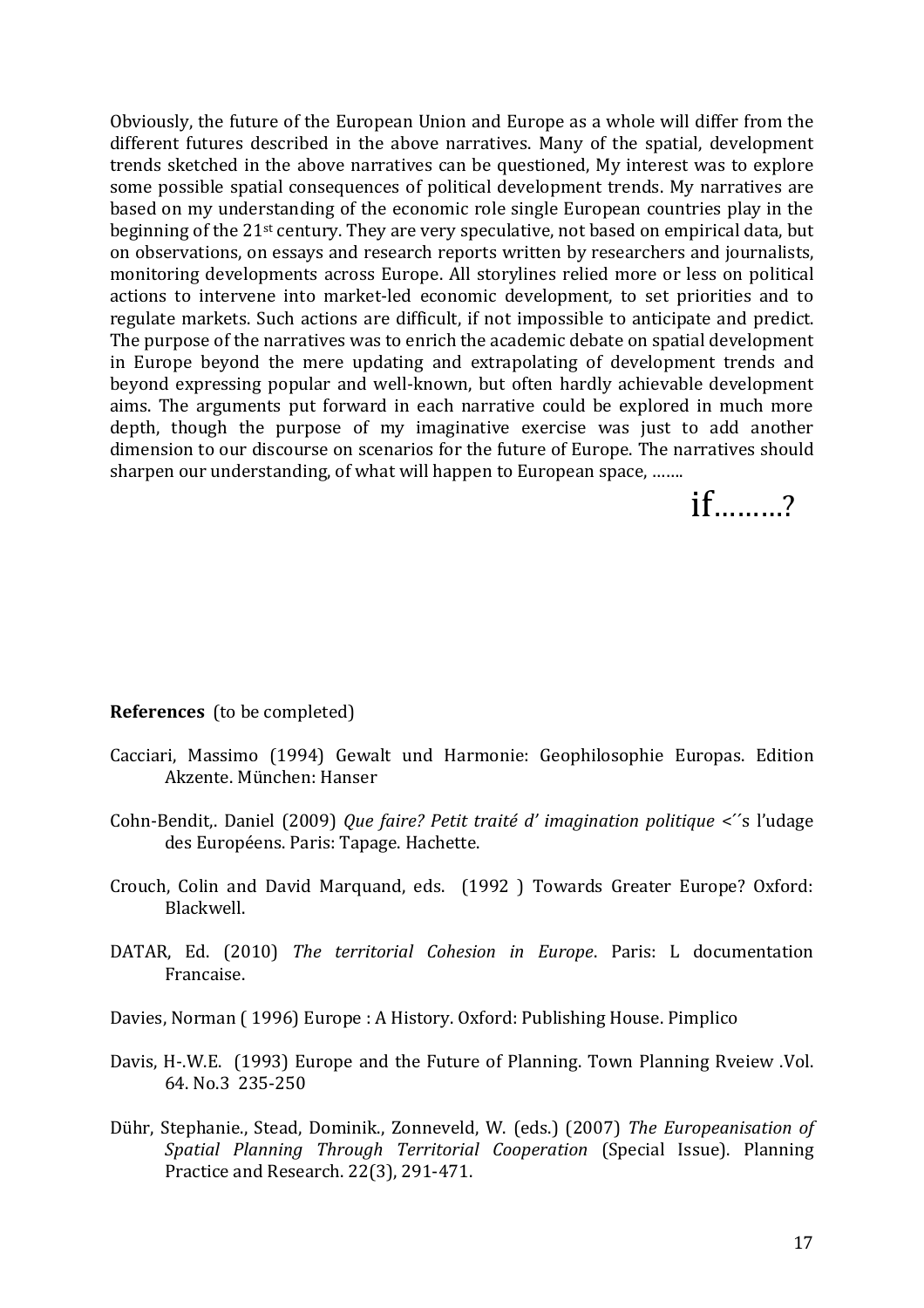- Emmott, Bill (2003) 20:21 Vision. The Lessons's of the 2oth Century for the 21st. London: Allan Lane Penguin, Press.
- ESPON (2018a) Territorial Reference Framework for Europe. Discussion Paper No. 2 Trends. Final version after the 2nd meeting of the Strategic Advisory Forum on 12 June 2018. Version 20/07/2018 .
- ESPON (2018b) Territorial Reference Framework for Europe. Discussion Paper No. 3 Scenarios. Discussion paper in preparation of the 3rd meeting of the Strategic Advisory Forum on 2 October 2018 .
- Faludi, Andreas and Bas Waterhout (2002) *The Making of the European Spatial Development Perspective: No Masterplan* (The RTPI Library Series), London.
- Green Stephen ( 2015) *The European Identity. Historical and Cultural Realities We Cannot Deny.* London: Haus Publishing,.
- Guérot , Ulrike ( 2017 ) *Der Neue Bürgerkrieg. Das offenen Europa und seine Feinde.*  Ulstein Streitschrift. Berlin: Ullstein. *Historical Roots to Global Challenges.* London: Routledge. XIII-XVIII. (French
- Horsman, Mathew & Andrew Marshall (1995 ) After the Nation State. Citizens, Tribalism and the New World Disorder. London: Harper Colliuns
- Knaap, Gerrit-jan.-J.; Zorica Nedovìc-Budié; Armando Carbonell, (Hrsg.) (2015): Planning for States and Nation-States in the US and Europe. Cambridge, Mass. : Lincoln Institute of Land Policy, 552 pages, ISBN 978-1-55844-291-7.
- Kratsev, Ivan (2017) *Europadämmerung.* Berlin: Suhrkamp. Published in English under the title *After Europe,* Philadelphia,: University of Pennsylvania Press.
- Kunzmann, Klaus R., Martina Koll-Schretzenmayr und Willy Schmid, ed. (2010) *China and Europe: The Implicatons of the Rise of China for European Space.* (with), Eds., London, Routledge. 2010.
- Kunzmann Klaus R. (2014) Foreword to Robert, Jaques, *The European Territory: From*
- Kunzmann, Klaus R. , Klaus Spiekermann und Michael Wegener (2016) Räumliche Szenarien und Visionen für Europe 2050. Heft 6, *Deutschland in Europa. Ergebnisse des Programms ESPON 2013.* Bundesinstitut für Bau- Stadt- und Raumforschung im Bundesamt für Bauwesen und Raumordnung. Bonn.
- Kunzmann, Klaus R. ( 2014) Kohäsion und Raumordnung . Hannover, *Nachrichten der Akademie für Raumforschung und Landesplanung* 3/2014, 7-10.
- Kunzmann, Klaus R. (2007) The ESDP, The New Territorial Agenda and the Periphery in Europe, in: Farrugia, Nadia, Ed. (2007), *The ESDP and Spatial Development of Peripheral Regions.* Valetta, Malta University Publishers Limited*.*

Kunzmann, Klaus R. (2008) Herausforderungen des asiatischen Jahrhunderts für die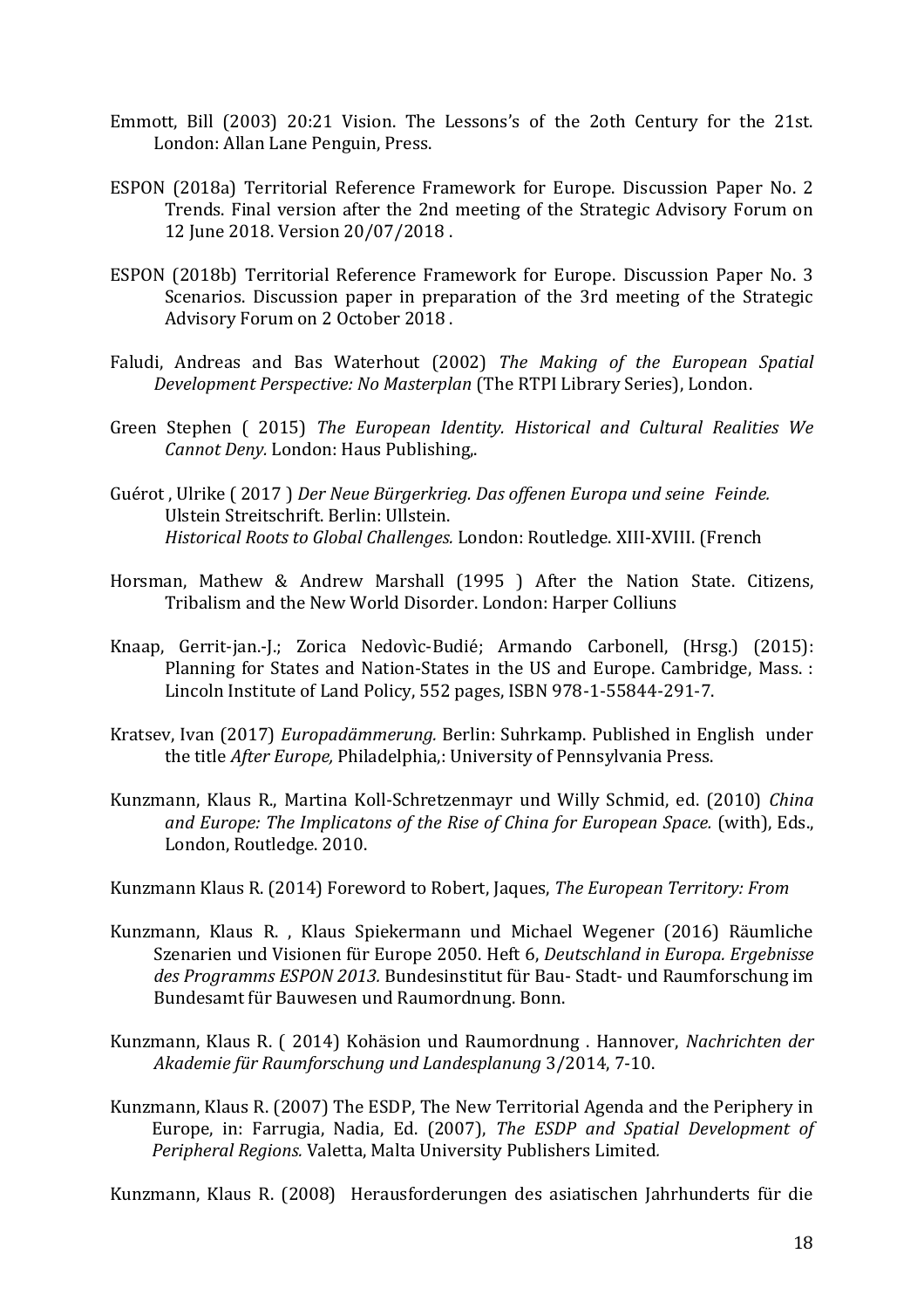Raumentwicklungspolitik in Deutschland. Informationen zur Raumentwicklung , Heft 8, 2008, 523-533.

- Kunzmann, Klaus R. (2010) After the Global Economic Crisis: Policy Implications for the Future of the European Territory. In BBSR, Hrsg. , Europäische Politik des territorialen Zusammenhalts. Bonn. (Informationen zur Raumentwicklung. Heft 8, 2010, 601-612.
- Kunzmann, Klaus R. (2015) Afterword: Cohesion and Visions for European Space, In: Fabbro, S. ed. *Mega Transport Infrastructure Planning. European Corridors in Local –Regional Perspective.* New York: Springer, 250-264.
- Kunzmann, Klaus R. (1996) Euro-Megalopolis or Themepark Europe? Scenarios for European Spatial Development, International Planning Studies, (1996) 2 (1), 143- 163.
- Kunzmann, Klaus R. and Michael Wegener (1991) The Pattern of Urbanisation in Western Europe 1960-1990. Report for the Directorate General XVI of the Commission of the European Communities as part of the study 'Urbanisation and the Function of Cities in the European Community', Schriften des Instituts für Raumplanung, (1991) Bd. 28. 1-67.
- Kunzmann, Klaus R.(1991) La "Banane bleue" est morte! Vive la "Grappe européenne"! Les Cahiers du Conseil. Numéro spécial" Espace Européen & Politique Française des Transports". (Conseil général des ponts et chaussées. Ministère de l'Equipement des Transports et du Logement, Paris), (2001) No. 2, 38-41.
- Lever, William and Antoine Bailly ( 1996)=The Spatial Impact of Economic Changes in Europe. Aldershot : Avebury.
- Lewi, Georges (2014 ) *Europe: bon mythe. mauvais marque*. Paris: Edition Francois Bourin.
- Macaes, Bruno (2018 ) The Dawn of Eurasia. On the Trail of the New World Order. London? Allan Lane.
- Magennis, Eoin (2018) Brexit and regional and spatial strategies. EsPON Seminar , Dublin 09-May. Mailand, Franco Angeli /DIAP
- Marshall, Tim (2015) Prisoners of Geography. London: Elliot and Thompson.
- Menasse, Robert ( 2012) *Der europäische Landbote. Die Wut der Bürger und der Friede Europas.* München: Zsolnay
- Murray, Douglas (2017) The Strange Death of Europe. Immigration, Identity, Islam. London: Bloomsbury.
- Nadin, Vuncent (2006). European spatial planning and territorial cohesion. In M Holmes (Ed.), UK Planning Summer School (pp. 1-10). Canterbury: Planning Summer